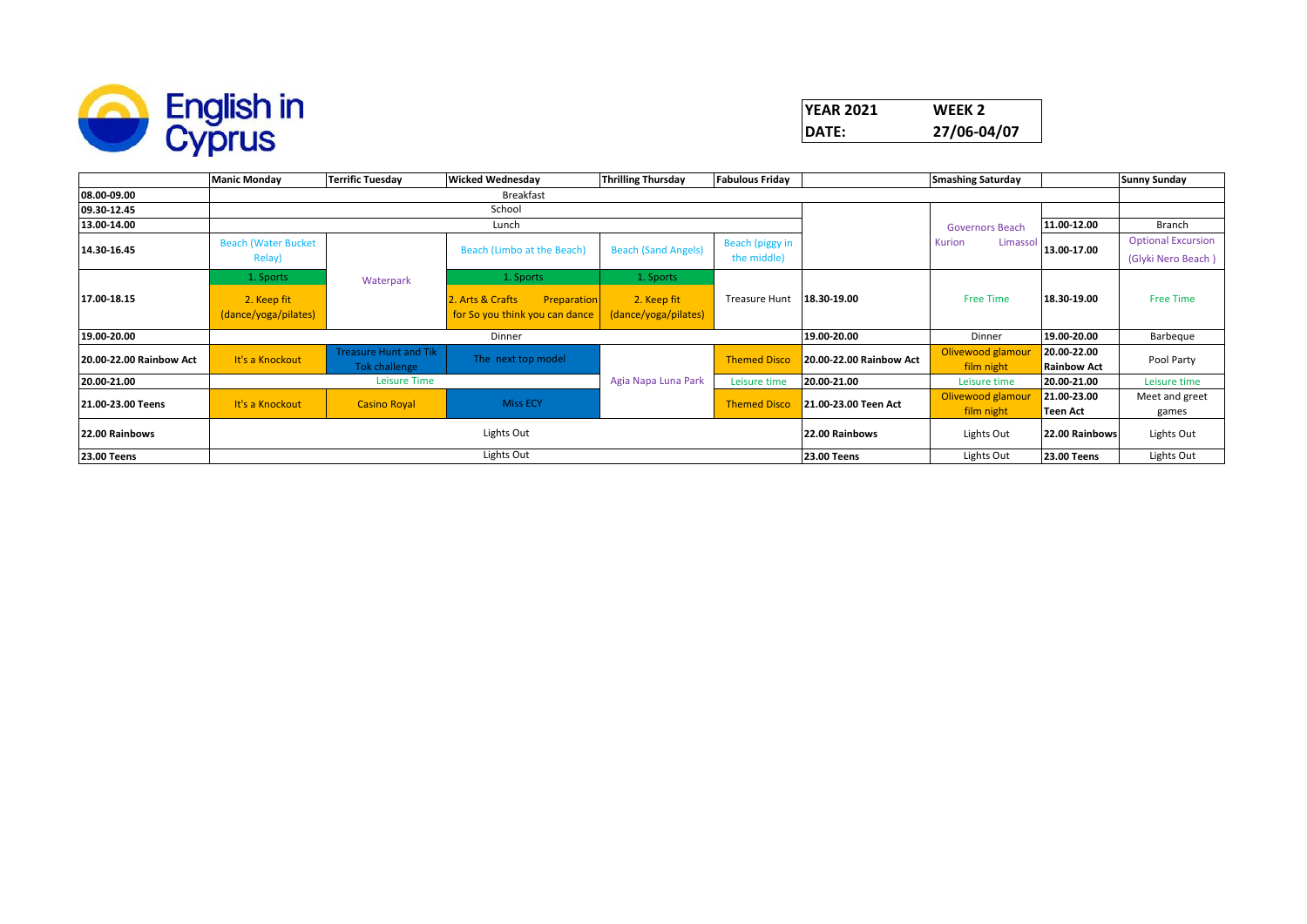

| <b>YEAR 2021</b> | WEEK 3      |
|------------------|-------------|
| DATE:            | 04/07-11/07 |

|                                   | <b>Manic Monday</b>           | <b>Terrific Tuesday</b> | <b>Wicked Wednesday</b>      | <b>Thrilling Thursday</b>             | <b>Fabulous Friday</b>         |                         | <b>Smashing Saturday</b> |                                   | <b>Sunny Sunday</b>                                        |
|-----------------------------------|-------------------------------|-------------------------|------------------------------|---------------------------------------|--------------------------------|-------------------------|--------------------------|-----------------------------------|------------------------------------------------------------|
| 08.00-09.00                       |                               |                         | Breakfast                    |                                       |                                |                         |                          |                                   |                                                            |
| 09.30-12.45                       |                               |                         | School                       |                                       |                                |                         |                          |                                   |                                                            |
| 13.00-14.00                       |                               |                         | Lunch                        |                                       |                                |                         |                          | 11.00-12.00                       | Branch                                                     |
| 14.30-16.45                       | <b>Beach volley</b>           |                         | <b>Beach (Beach Bowling)</b> | <b>Beach (Slithery Snake</b><br>Game) | Beach (piggy in the<br>middle) |                         | <b>Boat Trip</b>         | 13.00-17.00                       | <b>Optional Excursion or</b><br>Activity<br>(Konnos Beach) |
|                                   | 1. Sports<br>2. Arts & Crafts | Nicosia                 | 1. Dance                     | 1. Sports                             | Talent show and<br>awards      | 18.30-19.00             | <b>Free Time</b>         | 18.30-19.00                       | <b>Free Time</b>                                           |
| 17.00-18.15                       |                               |                         | 2. Arts & Crafts             | 2. Keep fit<br>(dance/yoga/pilates)   |                                |                         |                          |                                   |                                                            |
| 19.00-20.00                       |                               |                         | Dinner                       |                                       |                                | 19.00-20.00             | Dinner                   | 19.00-20.00                       | Barbeque                                                   |
| 20.00-22.00<br><b>Rainbow Act</b> | Sports races                  | Teach me to dance       | Minute to win it challenge   |                                       | <b>Themed Disco</b>            | 20.00-22.00 Rainbow Act | PJ party and film night  | 20.00-22.00<br><b>Rainbow Act</b> | Pool Party                                                 |
| 20.00-21.00                       |                               | Leisure Time            |                              | Protaras by night                     | Leisure time                   | 20.00-21.00             | Leisure time             | 20.00-21.00                       | Leisure time                                               |
| 21.00-23.00 Teens                 | Olympic games                 | Teach me to dance       | Minute to Win It challenge   |                                       | <b>Themed Disco</b>            | 21.00-23.00 Teen Act    |                          | 21.00-23.00<br>Teen Act           | Meet and greet games                                       |
| 22.00 Rainbows                    | Lights Out                    |                         |                              |                                       |                                | 22.00 Rainbows          | Lights Out               | 22.00 Rainbows                    | Lights Out                                                 |
| <b>23.00 Teens</b>                |                               |                         | Lights Out                   |                                       |                                | <b>23.00 Teens</b>      | Lights Out               | 23.00 Teens                       | Lights Out                                                 |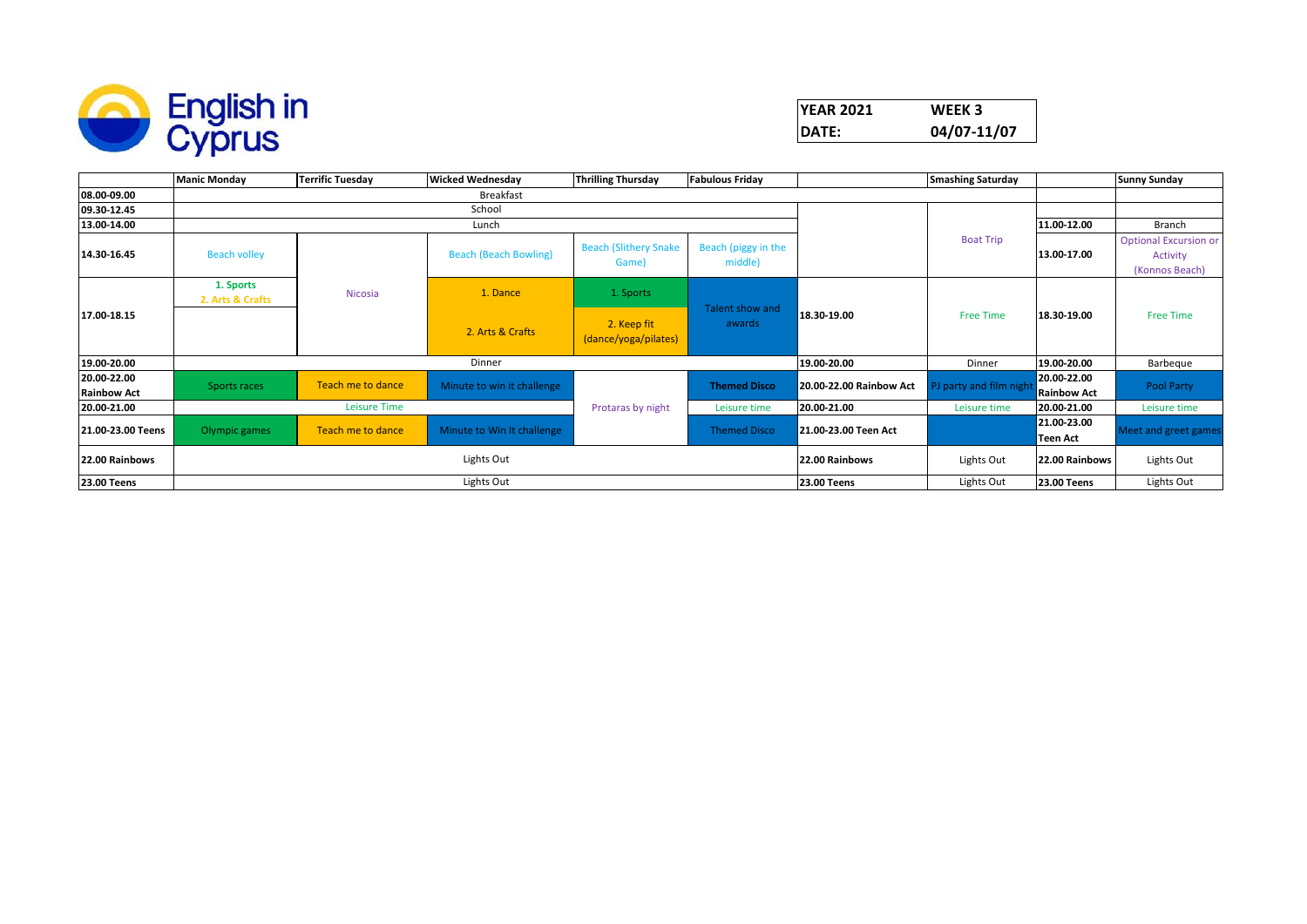

| <b>YEAR 2021</b> | WEEK 5      |
|------------------|-------------|
| DATE:            | 18/07-25/07 |

|                                   | <b>Manic Monday</b>                 | <b>Terrific Tuesday</b>                 | <b>Wicked Wednesday</b>                                       | <b>Thrilling Thursday</b>           | <b>Fabulous Friday</b>           |                                   | <b>Smashing Saturday</b> |                                   | <b>Sunny Sunday</b>                                        |
|-----------------------------------|-------------------------------------|-----------------------------------------|---------------------------------------------------------------|-------------------------------------|----------------------------------|-----------------------------------|--------------------------|-----------------------------------|------------------------------------------------------------|
| 08.00-09.00                       |                                     |                                         | <b>Breakfast</b>                                              |                                     |                                  |                                   |                          |                                   |                                                            |
| 09.30-12.45                       |                                     |                                         | School                                                        |                                     |                                  |                                   |                          |                                   |                                                            |
| 13.00-14.00                       |                                     |                                         | Lunch                                                         |                                     |                                  |                                   |                          | 11.00-12.00                       | Branch                                                     |
| 14.30-16.45                       | <b>Beach (Sand Castles)</b>         |                                         | <b>Beach (relay Race)</b>                                     | <b>Beach (beach football)</b>       | Beach (piggy in the<br>middle)   |                                   | <b>Boat Trip</b>         | 13.00-17.00                       | <b>Optional Excursion or</b><br>Activity<br>(Fig Tree Bay) |
|                                   | 1. Sports                           | Lefkara village                         | 1. Dance                                                      | 1. Sports                           |                                  |                                   |                          |                                   |                                                            |
| 17.00-18.15                       | 2. Keep fit<br>(dance/yoga/pilates) |                                         | 2. Arts & Crafts<br>3. prepping for talent<br>ch <sub>0</sub> | 2. Keep fit<br>(dance/yoga/pilates) | <b>Talent Show and</b><br>Awards | 18.30-19.00                       | <b>Free Time</b>         | 18.30-19.00                       | <b>Free Time</b>                                           |
| 19.00-20.00                       |                                     |                                         |                                                               |                                     |                                  | 19.00-20.00                       | Dinner                   | 19.00-20.00                       | Barbeque                                                   |
| 20.00-22.00<br><b>Rainbow Act</b> | It's a Knockout                     | <b>Murder Mystery</b>                   | <b>Fashion show</b>                                           |                                     | Themed Disco                     | 20.00-22.00<br><b>Rainbow Act</b> | A night with the stars   | 20.00-22.00<br><b>Rainbow Act</b> | Pool Party                                                 |
| 20.00-21.00                       |                                     | Leisure Time                            |                                                               | Larnaka by night                    | Leisure time                     | 20.00-21.00                       | Leisure time             | 20.00-21.00                       | Leisure time                                               |
| 21.00-23.00 Teens                 | It's a Knockout                     | Scavenger Hunt and tic toc<br>challenge | <b>Fashion show</b>                                           |                                     | <b>Themed Disco</b>              | 21.00-23.00 Teen<br>Act           | A night with the stars   | 21.00-23.00 Teen<br>Act           | Meet and greet games                                       |
| 22.00 Rainbows                    | Lights Out                          |                                         |                                                               |                                     |                                  | 22.00 Rainbows                    | Lights Out               | 22.00 Rainbows                    | Lights Out                                                 |
| <b>23.00 Teens</b>                |                                     |                                         | Lights Out                                                    |                                     |                                  | <b>23.00 Teens</b>                | Lights Out               | <b>23.00 Teens</b>                | Lights Out                                                 |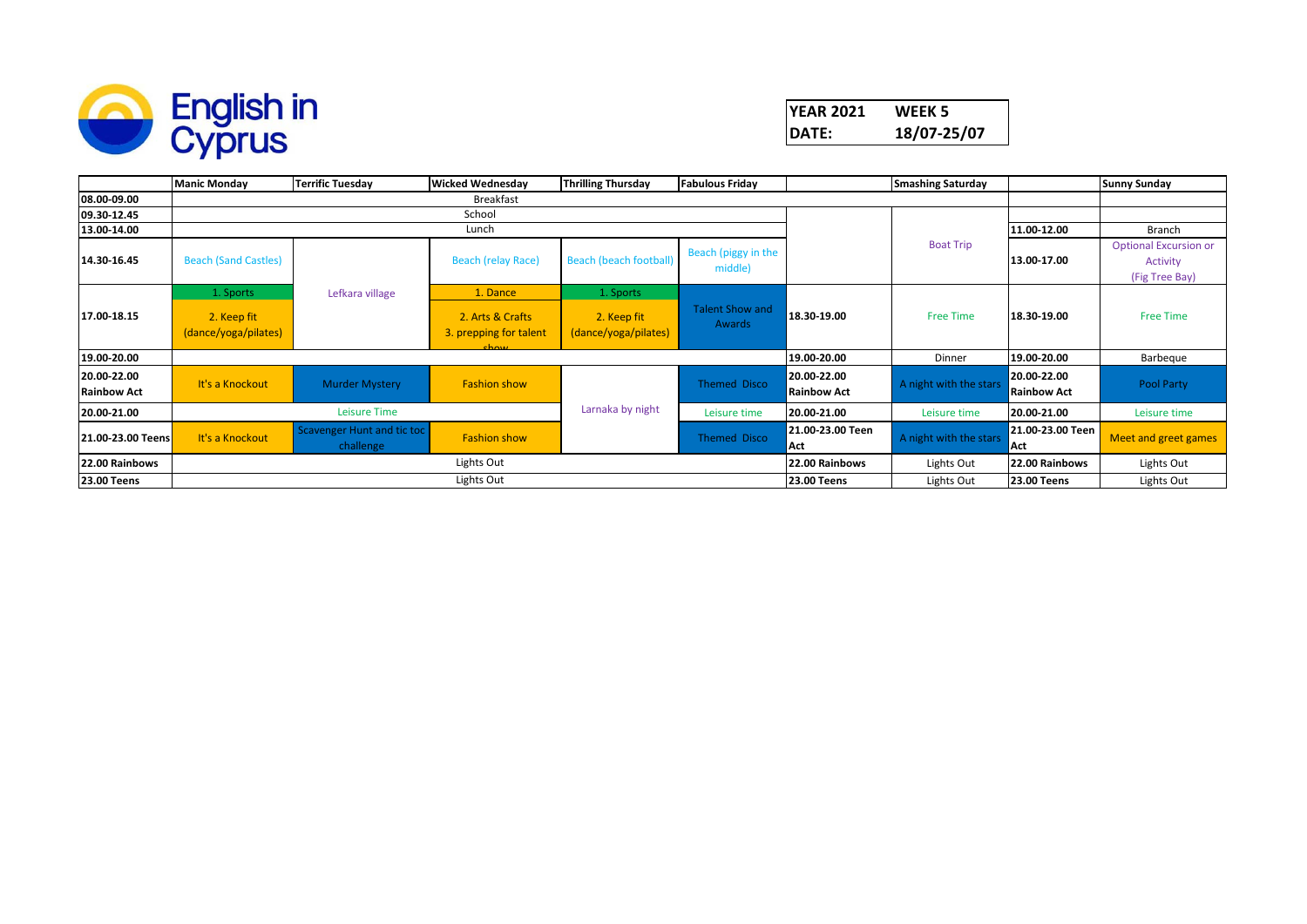

## **YEAR 2021 WEEK 6 DATE: 25/07-01/08**

|                     | <b>Manic Monday</b>                               | <b>Terrific Tuesday</b>                   | <b>Wicked Wednesday Thrilling Thursday</b> |                           | <b>Fabulous Friday</b>           |                         | <b>Smashing Saturday</b>                  |                         | <b>Sunny Sunday</b>                                     |  |
|---------------------|---------------------------------------------------|-------------------------------------------|--------------------------------------------|---------------------------|----------------------------------|-------------------------|-------------------------------------------|-------------------------|---------------------------------------------------------|--|
| 08.00-09.00         |                                                   | Breakfast                                 |                                            |                           |                                  |                         |                                           |                         |                                                         |  |
| 09.30-12.45         |                                                   |                                           | School                                     |                           |                                  |                         |                                           |                         |                                                         |  |
| 13.00-14.00         |                                                   |                                           | Lunch                                      |                           |                                  |                         |                                           | 11.00-12.00             | Branch                                                  |  |
| 14.30-16.45         | <b>Beach (Sand</b><br>Castles)                    | Waterpark                                 | <b>Beach (relay Race)</b>                  | Beach (beach<br>football) | Beach (piggy in the<br>middle)   |                         | <b>Governors Beach Kurion</b><br>Limassol | 14.00-17.00             | <b>Optional Excursion or</b><br>Activity<br>(Waterpark) |  |
| 17.00-18.15         | 1. Sports<br>2. Keep fit (dance/<br>yoga/pilates) |                                           | Prepping for talent<br>show                | 1. Dance<br>2. Sports     | 1. Sports<br>2. Dance / keep fit | 18.30-19.00             |                                           | 18.30-19.00             | <b>Free Time</b>                                        |  |
| 19.00-20.00         |                                                   |                                           |                                            |                           |                                  | 19.00-20.00             | Dinner                                    | 19.00-20.00             | Barbeque                                                |  |
| 20.00-22.00 Rainbow |                                                   | <b>Traditional English</b>                | ECY's got talent                           |                           |                                  | 20.00-22.00             |                                           | 20.00-22.00             |                                                         |  |
| Act                 | Sports races                                      | party games                               | show                                       |                           | <b>Themed Disco</b>              | <b>Rainbow Act</b>      |                                           | <b>Rainbow Act</b>      | Pool Party                                              |  |
| 20.00-21.00         |                                                   | Leisure Time                              |                                            | Protaras by night         | Leisure time                     | 20.00-21.00             | Disney cartoon time                       | 20.00-21.00             | Leisure time                                            |  |
| 21.00-23.00 Teens   | Olympic games                                     | <b>Traditional English</b><br>party games | <b>ECY's got talent</b><br>show            |                           | <b>Themed Disco</b>              | 21.00-23.00 Teen<br>Act | <b>Bafta Awards</b>                       | 21.00-23.00 Teen<br>Act | <b>Meet and Greet ice</b><br><b>breakers</b>            |  |
| 22.00 Rainbows      |                                                   |                                           | Lights Out                                 |                           |                                  | 22.00 Rainbows          | Lights Out                                | 22.00 Rainbows          | Lights Out                                              |  |
| <b>23.00 Teens</b>  |                                                   |                                           | Lights Out                                 |                           |                                  | <b>23.00 Teens</b>      | Lights Out                                | <b>23.00 Teens</b>      | Lights Out                                              |  |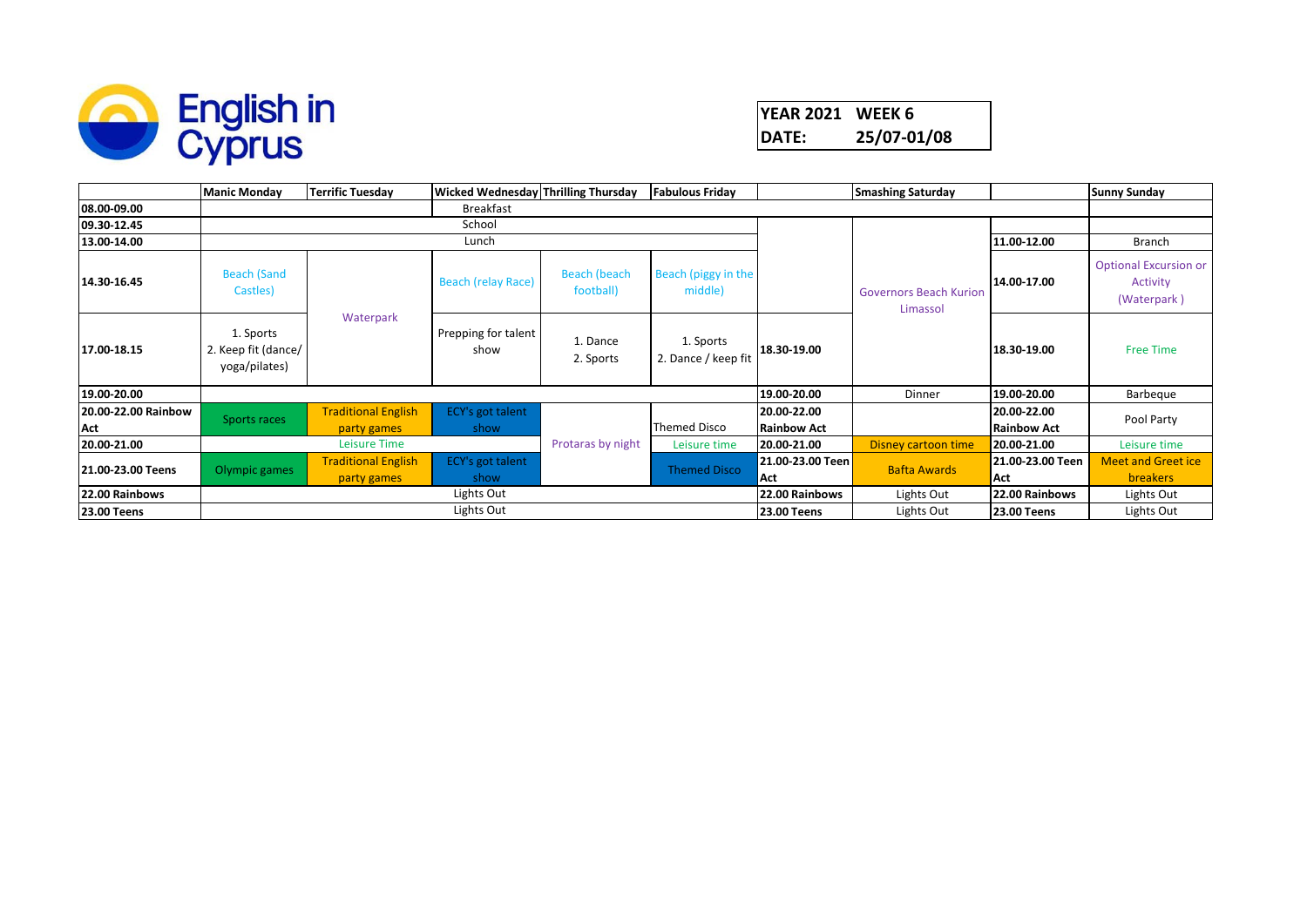

## **YEAR 2021 WEEK 7 DATE: 01/08-08/08**

|                            | <b>Manic Monday</b>                              | <b>Terrific Tuesday</b>                              | <b>Wicked Wednesdav</b>                                                     | <b>Thrilling Thursday</b>                        | <b>Fabulous Friday</b>         | <b>Smashing Saturday</b>          |                              |                                   | <b>Sunny Sunday</b>                               |
|----------------------------|--------------------------------------------------|------------------------------------------------------|-----------------------------------------------------------------------------|--------------------------------------------------|--------------------------------|-----------------------------------|------------------------------|-----------------------------------|---------------------------------------------------|
| 08.00-09.00                |                                                  |                                                      | Breakfast                                                                   |                                                  |                                |                                   |                              |                                   |                                                   |
| 09.30-12.45                |                                                  |                                                      | School                                                                      |                                                  |                                |                                   |                              |                                   |                                                   |
| 13.00-14.00                |                                                  |                                                      | Lunch                                                                       |                                                  |                                |                                   |                              | 11.00-12.00                       | Branch                                            |
| 14.30-16.45                | <b>Beach (Water Bucket</b><br>Relay)             |                                                      | Beach (Limbo at the<br>Beach)                                               | <b>Beach (Sand Angels)</b>                       | Beach (piggy in the<br>middle) |                                   | <b>Boat Trip</b>             | 13.00-17.00                       | <b>Optional Excursion</b><br>(Makroniossos Beach) |
| 17.00-18.15                | 1. Sports<br>2. Keep fit<br>(dance/yoga/pilates) | Nicosia                                              | 1. Sports<br>2. Arts & Crafts<br>3.<br>Preparation for photo<br>competition | 1. Sports<br>2. Keep fit<br>(dance/yoga/pilates) | Photo competition 18.30-19.00  |                                   | <b>Free Time</b>             | 18.30-19.00                       | <b>Free Time</b>                                  |
| 19.00-20.00                |                                                  |                                                      | Dinner                                                                      |                                                  |                                | 19.00-20.00                       | Dinner                       | 19.00-20.00                       | Barbeque                                          |
| 20.00-22.00 Rainbow<br>Act | <b>Team Building Challenge</b>                   | <b>Treasure hunt and</b><br><b>Tik Tok challenge</b> | Designer of the Year                                                        |                                                  | <b>Themed Disco</b>            | 20.00-22.00<br><b>Rainbow Act</b> | Olivewood glamour film night | 20.00-22.00<br><b>Rainbow Act</b> | Pool Party                                        |
| 20.00-21.00                |                                                  |                                                      |                                                                             | Larnaka by night                                 | Leisure time                   | 20.00-21.00                       | Leisure time                 | 20.00-21.00                       | Leisure time                                      |
| 21.00-23.00 Teens          | <b>Team Building Challenge</b>                   | Scavenger hunt<br>and Tik Tok<br>challenge           | Designer of the Year                                                        |                                                  | <b>Themed Disco</b>            | 21.00-23.00 Teen<br>Act           | Olivewood glamour film night | 21.00-23.00 Teen<br>Act           | <b>Meet and greet games</b>                       |
| 22.00 Rainbows             | Lights Out<br>22.00 Rainbows                     |                                                      |                                                                             |                                                  |                                |                                   | Lights Out                   | 22.00 Rainbows                    | Lights Out                                        |
| <b>23.00 Teens</b>         |                                                  |                                                      | Lights Out                                                                  |                                                  |                                | <b>23.00 Teens</b>                | Lights Out                   | <b>23.00 Teens</b>                | Lights Out                                        |